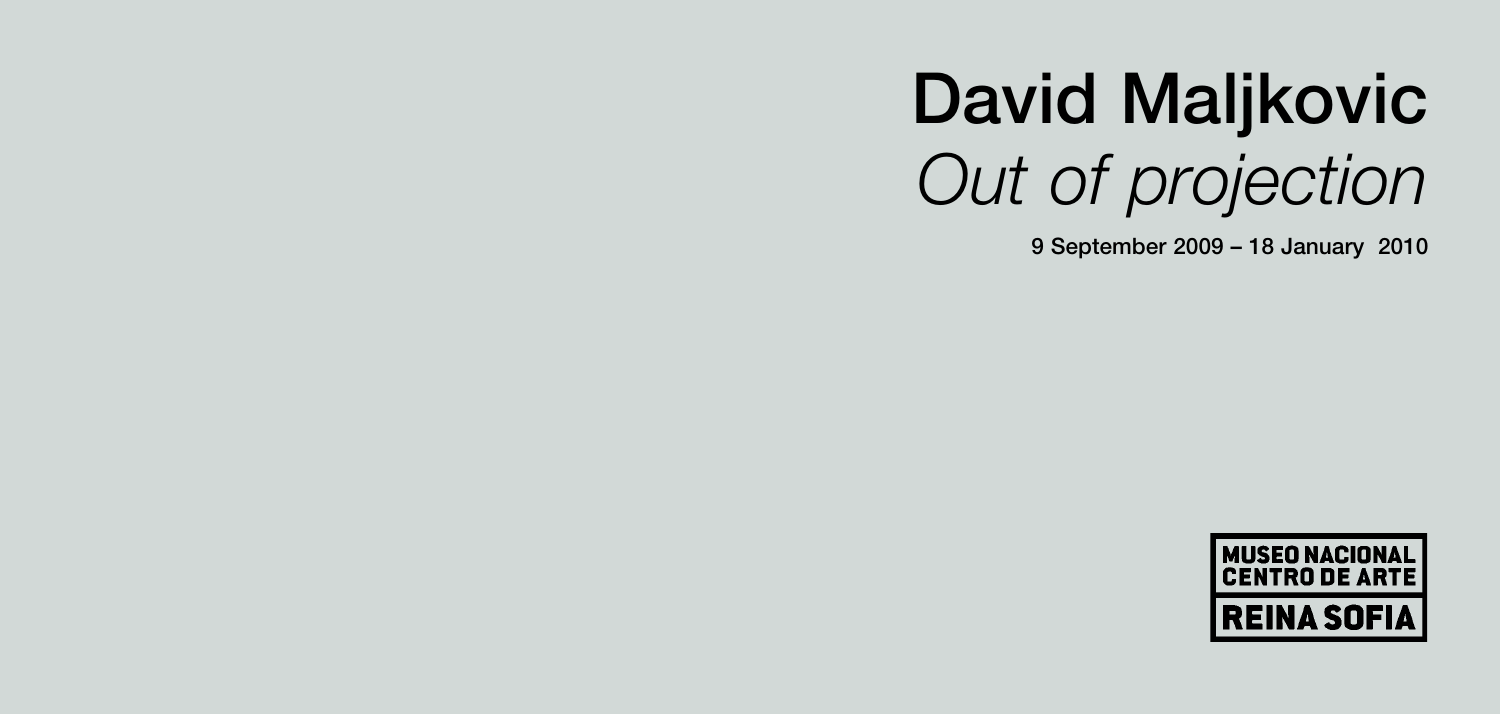# **David Maljkovic.** *Out of Projection*

In recent years, David Maljkovic has worked on preexisting spaces where his interventions open the door to a dialog between several factors: the reality of current post-Fordist capitalism, memories of the 20<sup>th</sup> century's ideological and productive utopias, and an imagined future associated with the consumption of high technology from a meta-historical perspective close to science fiction. In his work, oral tradition is paradoxically united with collective amnesia, pointing the spectator towards a series of voyages in time marked by the coexistence in a timeless limbo—nonetheless locatable on any map—of the suggestion of a mechanized future perfected and polished like metal bodywork, and a past relived through the testimony or physical presence of humans.

For the two-channel video, *Out of Projection,* Maljkovic chose the Peugeot headquarters in the French city of Souchaux. Its protagonists are retired company workers who now build ideas for future projects. The place where this future planning takes place has all the characteristics of conspiratorial spaces associated with both science fiction and Cold-War movies: an unmarked redoubt hidden in the woods to avoid industrial espionage, where the work consists of giving physical form and appearance to the future.

In carrying out their new functions, each of these workers acts as a medium between past and future, moving around the test track or alongside the car prototypes. The presence of these automobiles without real use also serves to recall the future, what is yet to come, a machine on whose production line these workers will not be spending their energy. Looking out from a future, these automobiles are a baroque *memento mori* in reverse: it is not a decaying corpse that speaks to us, but rather a machine that has yet to be born. The emotional effect produced by this paradox rests on the electronic sound that accompanies this first projection. Composed by Jan St. Werner (of the group Mouse on Mars), it seeks to produce determined effects on viewers, detaching them from the cold aura of the automobile's pure form and leading them from pure physicality towards a new mental and emotional state.



The second projection seems, at first glance, to be a concession to authenticity, "making it possible to speak of" the classic documentary, which is even suggested by the screen's 4/3 format (a classic TV format). But the viewer is not allowed to hear the sound and is faced with mute expressions and less-than-eloquent postures. With this decision to block the sound channel. Malikovic seeks to generate frustration in the viewer, thus suggesting the incomplete nature of any discourse about the past. In their desire to listen to the characters, visitors are bothered or aided by the only sound channel available to them: that of the main projection.

In its totality, *Out of Projection* spans two antithetical film genres: science fiction (speculative discourses about the future) and documentary (narrative discourses about the past or present), but it transcends both, generating a hybrid: the documentary informs and misinforms at the same time, causing confusion, while the science-fiction story is altered by the physical presence of precise subjects and historical places.

The FISSURES (*Fisuras*) program at the Reina Sofía Museum (MNCARS) seeks to explore the museum's architectural interstices via a critical connection with the fissures offered by reality. And Maljkovic reveals historical, generational and narrative fissures that use the future (impossible to chronicle or narrate) to break links with specific political coordinates. But a fissure also occurs in the communication of memory; the past is silenced to inaugurate the collective amnesia of the future. Maljkovic's discourse is imprinted with the incendiary character of futurism but coated with a certain baroque melancholy associated with his own experience of utopian failure. Born in a setting of Balkan socialism, he grew up in the midst of its fragmentation and war. He speaks to us through those who are *no longer,* retirees (they will soon be in the majority in capitalist societies) and those who are *not yet,* the automobile prototypes.

David Maljkovic, *Out of Projection*, 2009, HD Video, sound. Courtesy of the artist and Annet Gelink Gallery, Amsterdam, Georg Kargl, Vienna, Metro Pictures, New York.

### **Biography**

Born in Rijeka, Croatia, in 1973, David Maljkovic has used hybrid media such as collage, photography or video installation to address subjects such as the construction of the future, technology, collective memory and the reoccupation of spaces with historical or ideological significance. As an artist born in Tito's Yugoslavia, he has tangentially approached his country's metamorphosis and trauma in his work. For example: in the video, *Scene for a New Heritage* (2004-2006), he reflects upon forgetting as a way of rethinking history by analyzing the strangeness felt by a group of youths from the year 2045 when contemplating a monument-relic from the socialist period. In *Lost Pavillion* he continues a line that began with *Lost Memories from These Days,* reconstructing spaces from the Zagreb Fair, one of the few points of exchange between the United States, the USSR and the Third World during the Cold War.

Maljkovic has shown his work at MoMA's P.S.1 in New York, the Whitechapel Art Gallery in London, the Kunstverein of Hamburg and CAPC in Bordeaux, among other institutions. In 2009, he received the ARCO Prize for Young Artists for his work, *Nothing Disappears Without a Trace.*

## **Selected bibliography**

Maljkovic, David. *Place with Limited Premeditation* , Amsterdam, Artimo, 2005. Interview by Charles Esche.

Cerizza, Luca. "David Maljkovic: CAPC Musée d'art contemporain, Bordeaux", *Frieze* n. 110, 2007.

*David Maljkovic: Almost Here*. Ed. Yilmaz Dziewior, Köln, DuMont, 2007.

Gleadowe, Teresa. "David Maljkovic: Whitechapel Art Gallery, London", *Art Monthly*, n. 306, 2007.

Majaca, Antonia *.* "What is (video) art compared to this being? Notes to the Insert exhibition"*, INSERT Retrospective of Croatian Video Art*. Zagreb, MSU, 2007.

Le Nouage Magellan. Ed. Joanna Mytkowska. Paris, Centre Pompidou, 2007.

Maljkovic, David. *David Maljkovic: Lost Review.* Köln, Walther König, 2008.